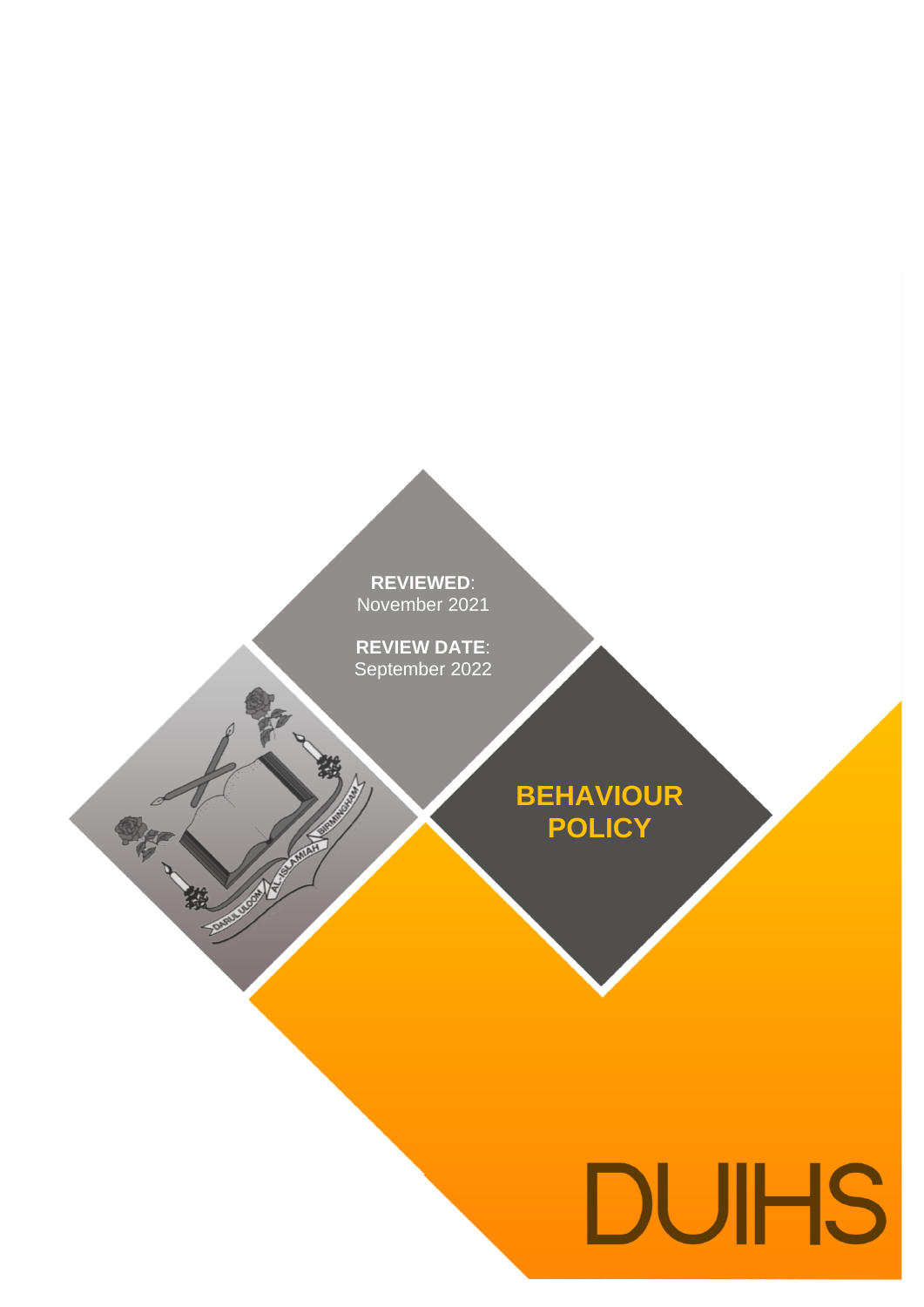



- 1. Anti-Bullying policy
- 2. Exclusion policy
- 3. Safeguarding policy
- 4. Equality policy
- 5. Prevent plan
- 6. PSHE (Personal, Social and Health Education) policy
- 7. RSE (Relationships and Sex Education) policy
- 8. Mental Health and Wellbeing Policy
- 9. Covid-19 Action Plan and Risk Assessment
- 10. KCSIE September 2021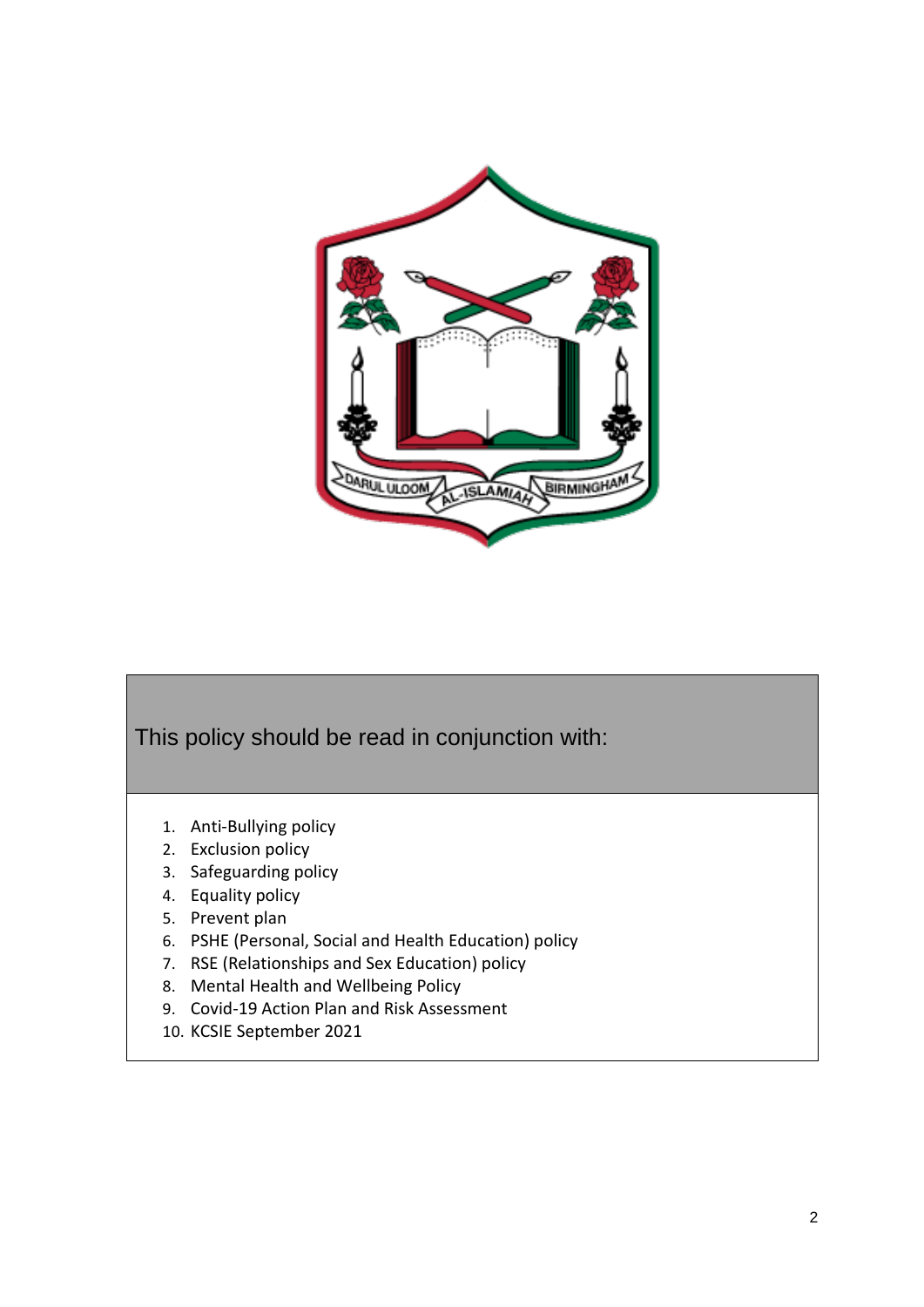# **Contents**

| Summary of Staff Conduct Pertaining to Rights of Pupils and Effective Management 8 |  |
|------------------------------------------------------------------------------------|--|
| Severity, Stages of Classification, Steps to Managing Behaviour and Exclusions     |  |
|                                                                                    |  |
|                                                                                    |  |
|                                                                                    |  |
|                                                                                    |  |
|                                                                                    |  |
|                                                                                    |  |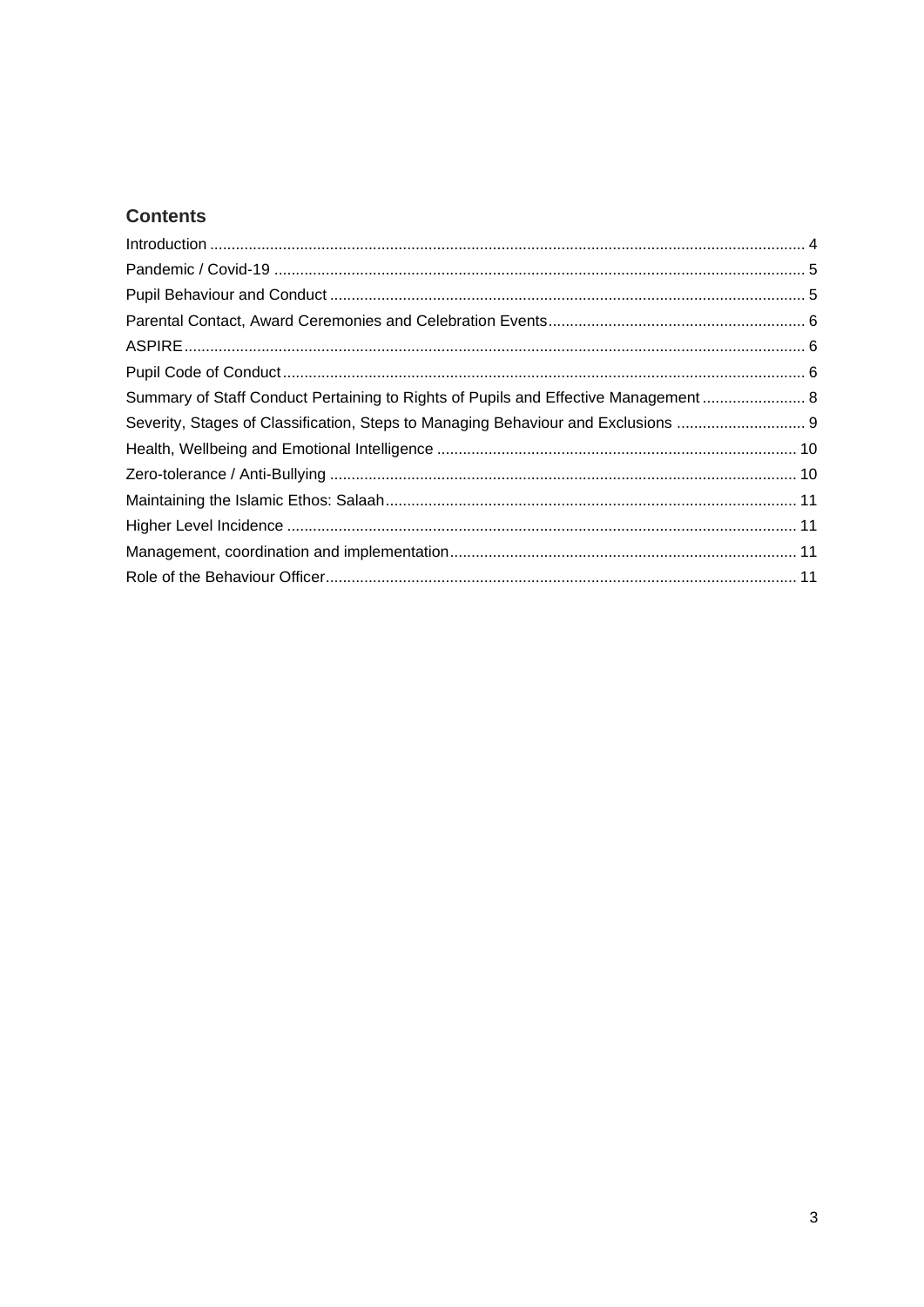# <span id="page-3-0"></span>**Introduction**

| 1. Rationale                    | The school needs to ensure the safety, security and welfare of pupils, through a<br>policy that is fair, consistent, and systematic and understood by all pupils, school<br>staff and parents.                                                                                                                                                                                  |                                                                                                                                                                                                                                               |  |
|---------------------------------|---------------------------------------------------------------------------------------------------------------------------------------------------------------------------------------------------------------------------------------------------------------------------------------------------------------------------------------------------------------------------------|-----------------------------------------------------------------------------------------------------------------------------------------------------------------------------------------------------------------------------------------------|--|
| 2. Aims                         | To ensure the safety, security and welfare of all pupils<br>To promote high standards of work and behaviour<br>To promote the highest quality of teaching and learning<br>To promote pupils' moral development, giving them a clear sense of right and wrong<br>To promote pupils' social development, teaching them to respect the school staff<br>and to respect one another. |                                                                                                                                                                                                                                               |  |
| 3. Positive<br><b>Behaviour</b> |                                                                                                                                                                                                                                                                                                                                                                                 | The Positive Behaviour policy is based on our vision of Achievement for All and<br>that children respond best to praise.<br>We aim to systematically praise and reward children several times more often                                      |  |
|                                 | than we blame or punish them {generally in a ratio of 3:1).                                                                                                                                                                                                                                                                                                                     |                                                                                                                                                                                                                                               |  |
| 4. Rewards                      | We give rewards<br>for these<br>achievements                                                                                                                                                                                                                                                                                                                                    | Good class work or effort<br>Excellent attitude or mannerisms<br>Good homework<br>Good attitude<br>Good exam/test results<br>Good attendance<br>High number of commendations from staff<br>Other positive behaviours                          |  |
|                                 | We use these<br>rewards                                                                                                                                                                                                                                                                                                                                                         | Verbal praise by teachers<br>Merit marks<br>Weekly reward activity<br>Letters home<br>Subject commendations<br>Year awards<br><b>Positive Behaviour Certificates</b><br>Mentions in Presentation Day<br><b>Achievement Celebration events</b> |  |

**5. Sanctions** This table illustrates the normal policy of the school in applying sanctions to offences. Pupils are supported at every stage of the *sanctions* in the Behaviour policy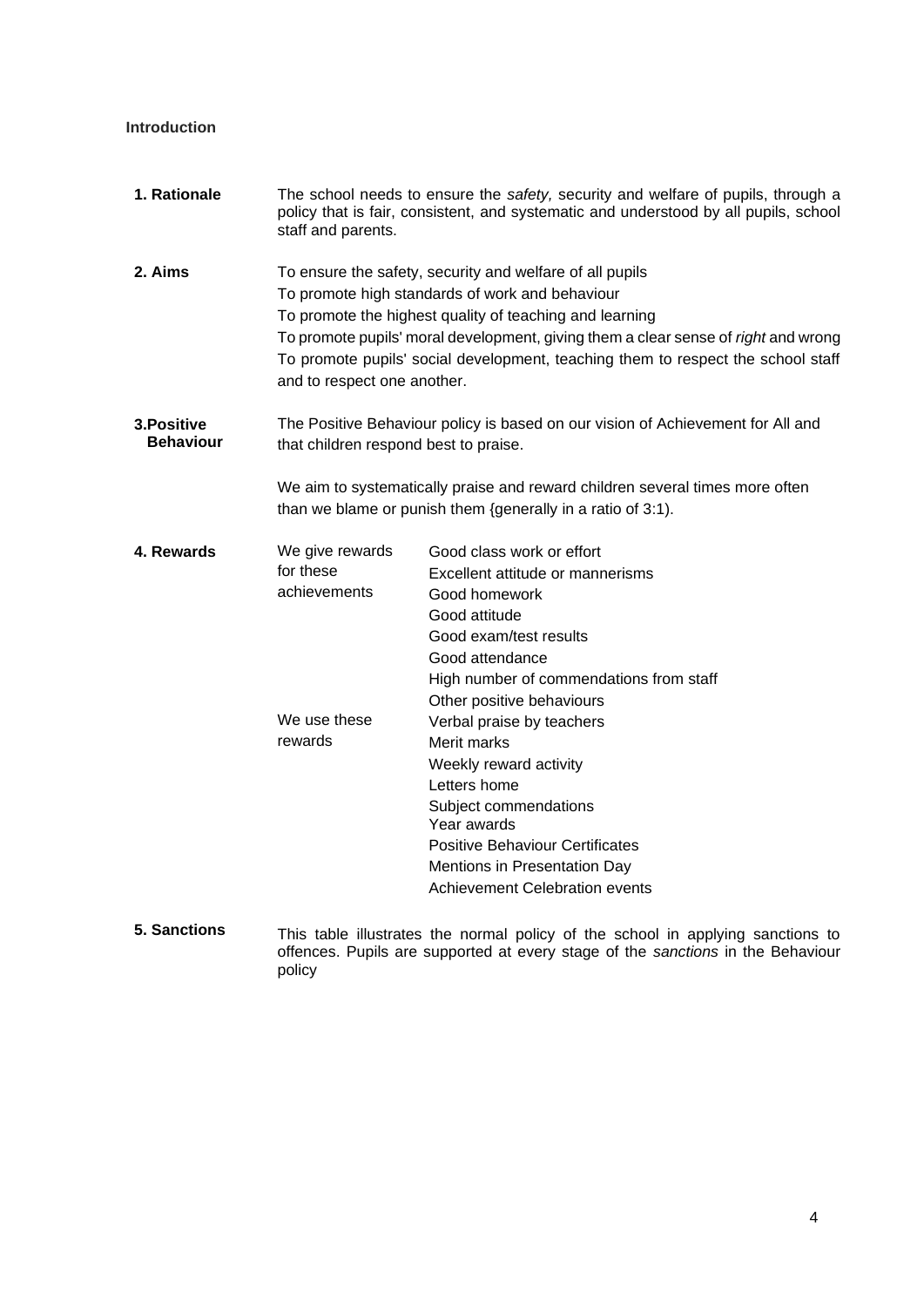#### <span id="page-4-0"></span>**Pandemic / Covid-19**

**Update**: Upon return in Sep-21, due to the slowing effect of the pandemic-related rules, the school opts to follow such practices, by easing the guidance previously in effect. As such, rules that do not apply any longer are omitted and the measures that remain as optional are highlighted as *orange.*

Given the circumstances revolving around the pandemic, the school is restricted in its traditional strategy to manage behaviour. As such measures are in place to both restrict opportunities for commonly observed misbehaviour, and the manner in which corresponding meetings are conducted. Furthermore, the Covid-19 risks warrant additional practices that ensure the safety of all on-site stakeholders (see school Coronavirus guidelines) and therefore, it is to be duly noted that behaviours that jeopardise this safety net will be regarded as 'higher level' – (see below). The following list details practices that have been altered to meet the guidelines for managing social distance:

- Class distancing to avoid direct interaction
- Managed exit and entrance into classes
- Masks to be warn during moments of interaction
- Masks to always be worn outside of class
- No two pupils to be allowed simultaneous movement
- Misbehaviour to be managed within classes
- Irritable, dangerous or unmanageable behaviour warrants immediate extract by a senior or administrative member of staff
- Meetings with pupils regarding behaviour to only take place in distanced and sanctioned locations
- Meetings are to be managed with the covering of face via mask and protection via visor
- Where possible, parental contact will be via means of VOIP or telephone
- Where unavoidable, parents/guardians attending meetings will be expected to maintain all distancing measures

# <span id="page-4-1"></span>**Pupil Behaviour and Conduct**

The commitment to, and the firm and consistent application of, the behaviour policy will contribute to the success of it. Wherever possible we should recognise and reward positive attitudes and behaviour.

#### *RECOGNITION*

Recognise positive behaviour through regular praise, compliments, merits and du'a. E.g., "*Well done for entering the class sensibly and quietly. May Allah you for your positive attitude."* 

#### *MERITS / DEMERITS*

Merits and sanctions are given at the discretion of the teacher. They should be completed via the HUBmis.

It is recommended 1 merit item be given to 3 Pupils per lesson taught. 3:1 ratio: Any sanctions should be justified by three awards except in exceptional cases. For every demerit, three merits should exist as counter.

De-merit counts are to be limited to a -1 point for any sanction. To justify this, it should be a measure of misconduct rather than a subject qualitative judgement. To supplement the applicability of such a scheme, recordable misbehaviour is to immediately initiate (a) detention sequence, (b) behaviour management/tarbiyah where it is escalatory, (c) appropriate action depending on severity of the reported demeanour.

#### *REWARDS*

Consider the rewards for these categories (see HUB for further guidance): Weekly top Merit achievers Top achievers over the half-term/term 100% attendance and punctuality Minimal sanctions over the term Outstanding Pupils per year group Best in class (Morning section) Most praised Pupil's choice Pupil of the week/month/term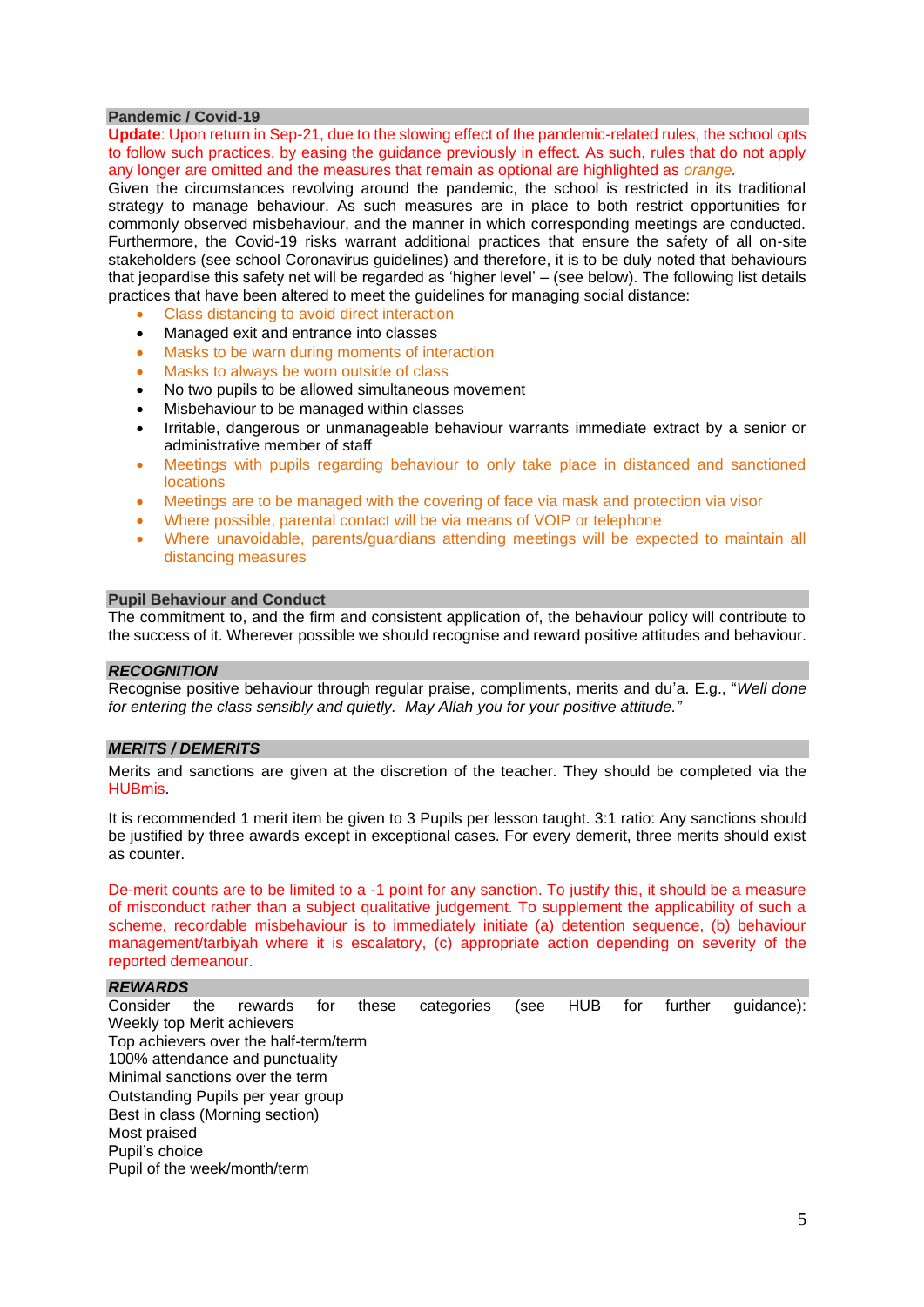#### Certificates/Gifts

# <span id="page-5-0"></span>**Parental Contact, Award Ceremonies and Celebration Events**

As part of the celebrative practices, publicly adorning pupils is a common practice within the school and will be observed in six sanctioned ways:

- In-class praise by awarding specialist
- Award and praise in weekly assembly as necessary
- Letter of commendation and/or electronic communication of commendation
- Praise through newsletter where the adorned behaviour is exceptionally worthy of recognition
- In-house award ceremonies at the end of each term in assembly
- Nominated and accepted attendance to public celebration events to receive plaques, certificates and/or medals

#### <span id="page-5-1"></span>**ASPIRE**

Implemented and put into effective as of 2 November 2021, the ASPIRE has been officialised as the school's code word for efficiency, attentiveness and productivity. Requiring peoples to be undivided in their focus, the A in ASPIRE, demands pupils to fold their ARMS or have them by the side if standing; S necessitates silence in the moment of its declaration; P requires pupils to PAY attention; I rejects the opportunity for INTERRUPTION; R sets pupils up to RECEIVE instructions; and E is the stage of EXAMINATION when the teacher will determine the class' readiness.

Teachers are required to use this code word in all aspects of behaviour management; from standing pupils in a line to demanding their focus in class.

#### **DETENTIONS**

As a gesture of supplementation to strengthen the intentions of the coded ASPIRE methodology, the detention system has been revised to allow teachers to assign them at will - given all parameters are fulfilled as designed in the *stages of classification.* To avoid overlapping and excessive detention counts, for each case of challenged misdemeanour, a teacher may log a detention and the following steps

#### *Stages of Detention*

- 1. Stages of classification followed through in any challenge of misbehavior
- 2. Detention is logged on the system: unlogged detentions will not be sanctioned
- 3. Any sanctioned detention will constitute 20mins per pupil with a maximum of an hour in a day
- 4. Where a single, 20-minute detention is given, this will not need to be communicated to parents
- 5. Where a double, or triple (40+) detention is given, this will be communicated in advance
- 6. Where the detention requires a day's notice, the detention will be administered in the following school day
- 7. Multiple detentions may lead to intervention, parental communication and warnings or exclusions depending on severity of reasons leading up to detentions
- 8. PLEASE NOTE: It is at the teacher's discretion to remove detentions if early redemption become apparent. However, in the case where a double (or triple) detention is given, this can only be retracted if communicated in advance to avoid complications in parents' schedules

It is to be noted that a detention sanction for an after-school session does not quantify break-time detentions, and teachers, ensuring fairness and opportunity for recuperation, retain the right to independently host them

#### <span id="page-5-2"></span>**Pupil Code of Conduct**

The key to the successful implementation of sanctions is firmness, fairness and consistency. Sometimes a quiet word before the lesson with some pupils will have a greater effect. Often clear instructions will reduce negative behaviour.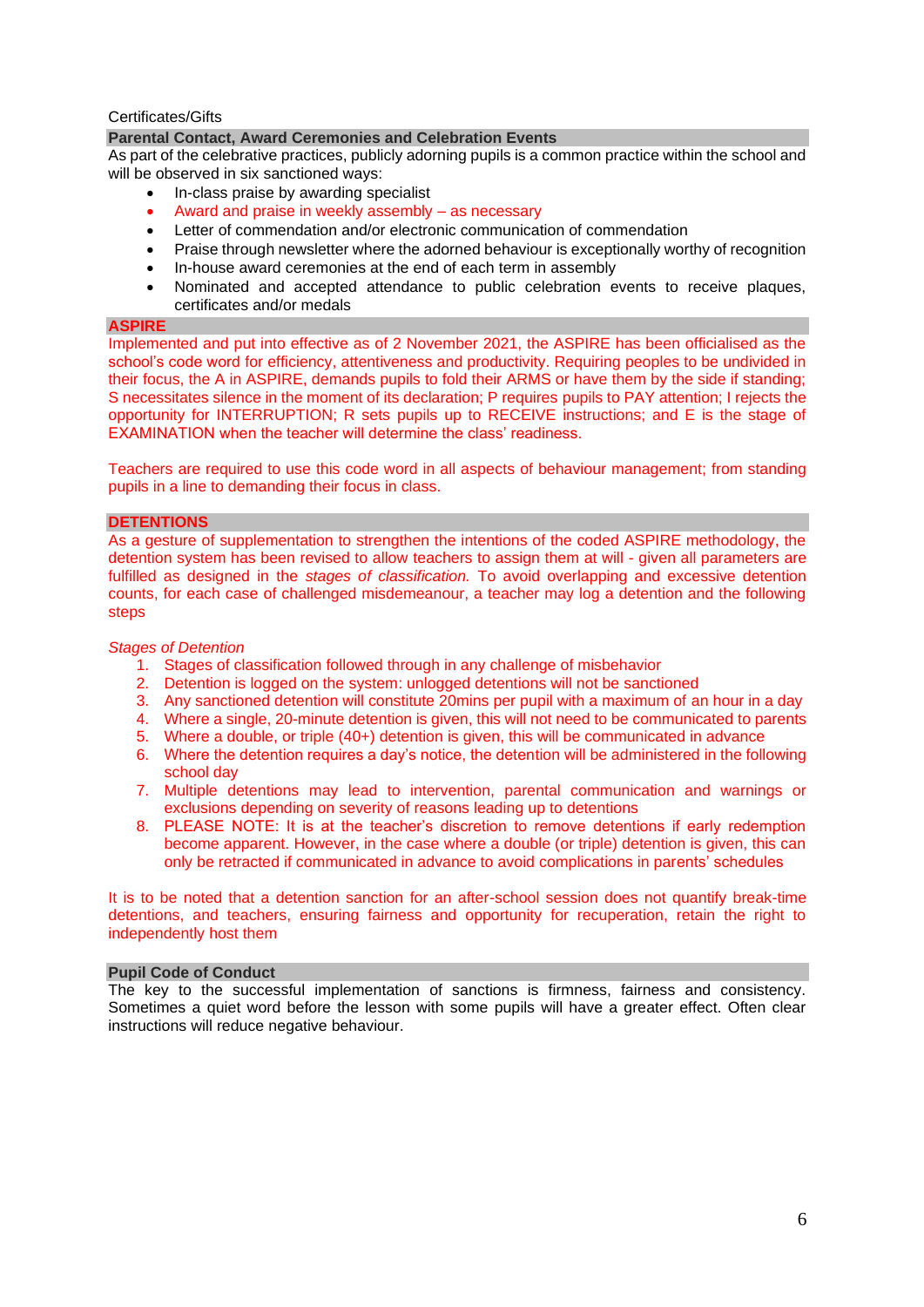# **Attire expectations:**

#### *Dress Code:*

- 1. White Kalidar Kurta / Jubbah / Thoub long down to half of the shin with a Darul Uloom badge on the pocket
- 2. White Silwar (trousers)
- 3. Black colour socks
- 4. White Topi (Hat)
- 5. White turban (optional and recommended)
- 6. Black fleece/jumper/cardigan (optional)
- 7. Black blazer with a Darul Uloom badge on it

#### *Items unacceptable in the school:*

- 1. Any type of jewellery
- 2. Trousers additional or dissimilar to a [2] white salwar
- 3. Designer tops and jumpers
- 4. Mobile phones in classes

# **Stationery**

*All Pupils must bring the following stationary with them to the school every day:*

- 1. Black and Blue Pen
- 2. Purple pen (provided)
- 3. Ruler
- 4. Geometry Set
- 5. Calculator
- 6. Rubber
- 7. Pencil & Sharpener
- 8. Dictionary

# **Conduct:**

*Pupils should never:*

- 1. Swear
- 2. Be rude to staff or fellow Pupils in any way
- 3. Talk back to the teacher
- 4. Disobey the teacher
- 5. Raise their voice with the teacher
- 6. Damage property or talk ill of the school
- 7. Use their mobile phone during school time
- 8. Shave or trim their beard

#### *Pupil should always:*

- 1. Show respect to their teachers
- 2. Communicate their concerns and grievances in an appropriate manner
- 3. Keep the school clean
- 4. Observe the Sunnah as much as possible the example of the Prophet Muhammad (peace be upon him)
- 5. Be kind to fellow Pupils
- 6. Be prompt for classes
- 7. Show dedication for knowledge
- 8. Address their teachers with the titular identifier 'Ustaadh'
- 9. Wear clothing according to the Sunnah of the Prophet (peace be upon him)
- 10. Complete their homework
- 11. After lesson, ensure that class room is tidy & clean
- 12. Always wear the correct uniform
- 13. Always bring the correct stationary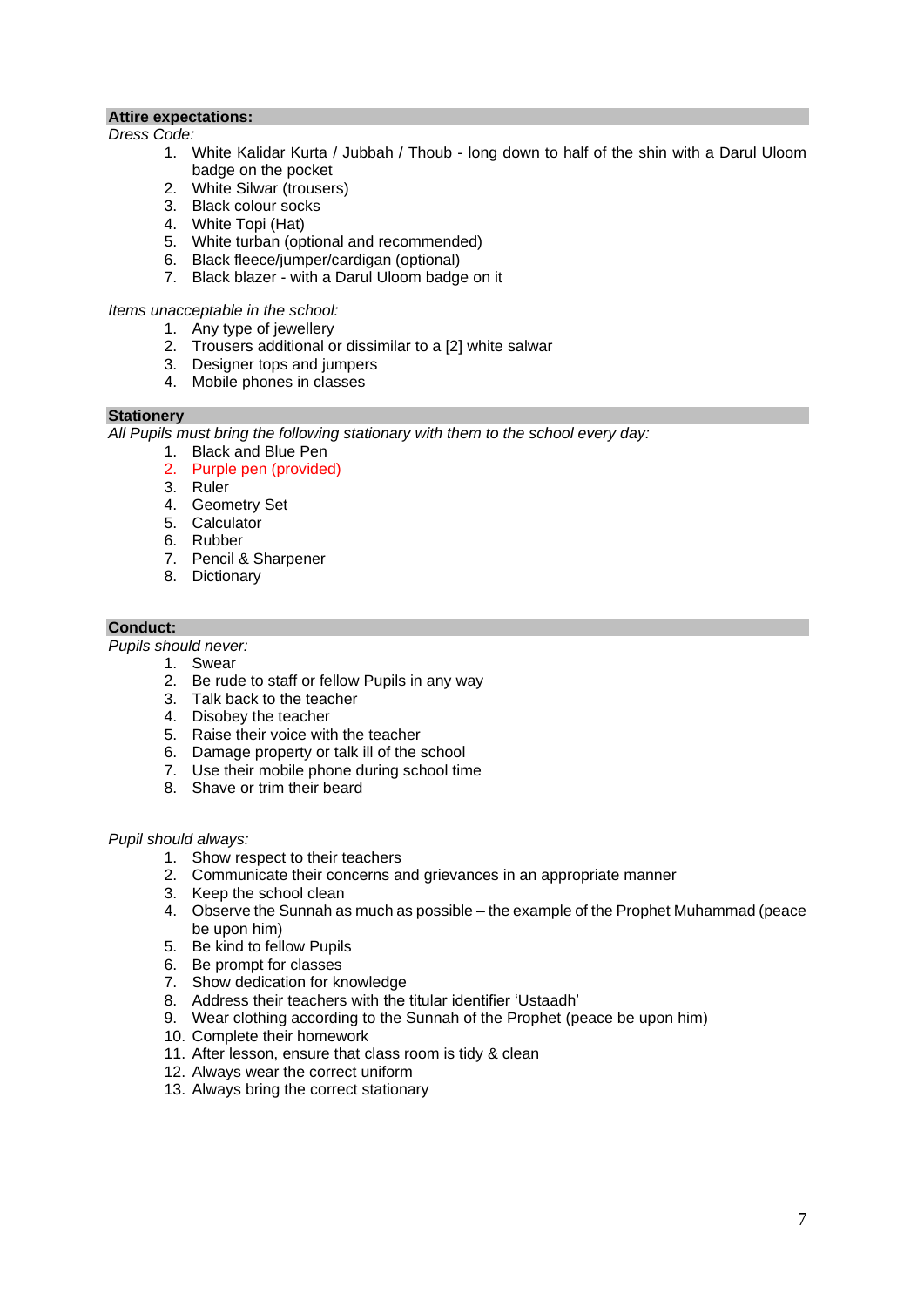#### **Classroom Expectations:**

- 1. When entry to class is required, pupils should line up outside and ASPIRE
- 2. They should have ALL of their equipment required for that lesson thereafter, ready to learn
- 3. Once they enter their classrooms they should stand behind their seats
- 4. They should begin by giving salaam as a class
- 5. Pupils will be expected to maintain their focus for the lesson by abstaining from communicating with other pupils without permission
- 6. Pupils should raise their hands if they wish to speak at no point should they shout out
- 7. Pupils should always remain seated if they wish to leave their seats for any reason, they must attain permission from the teacher in-charge
- 8. To leave the classroom pupils must receive permission from their teacher
- 9. Only one pupil will typically be allowed to leave the classroom at a time
- 10. All tasks must be completed to the best of one's ability
- 11. All benches/chairs must be arranged in an orderly manner according to the class's proper arrangement
- 12. The class should be left clean and tidy
- 13. Pupils will leave the class in an orderly fashion

#### **Online Classroom Expectations:**

- 1. Pupils should enter a classroom assigned by their host (teacher) via Zoom or Google Meets – teacher discretion
- 2. They should remain muted and refrain from conversations in the chat until the teacher deems it necessary or after the register
- 3. If instructed to do so, Pupils are required to open their cameras and mics
- 4. Pupils should be in correct school uniform
- 5. Pupils will maintain focus by abstaining from communication with other Pupils without permission
- 6. Pupils will select the 'raise a hand' function if they wish to comment
- 7. Pupils should remain in the meeting at all times unless asked to leave where network is an issue, they should note this in the chat upon return
- 8. To leave for a valid reason, Pupils should comment in the chat and await the teacher's approval
- 9. Valid reasons include emergencies of personal and medical nature, toilet and other reasons teachers discretionally allow

#### <span id="page-7-0"></span>**Summary of Staff Conduct Pertaining to Rights of Pupils and Effective Management**

The school recognises a strong correlation between the impact of teacher's treatment of a child and his behaviour. It also recognises a correlation between effective teaching and positive behaviour in classes. The following list is a non-exhaustive expectation upon teachers to maintain a positive learning environment, and thus ensue praiseworthy behaviour:

- Lessons are to be planned to ensure a degree of enjoyability and/or interest
- Lessons should be planned to accommodate all diversities of learners
- Rewards are proportionate and host equal opportunities to all learners
- Sanctions are proportionate and relevant to the misdemeanour
- Policy is followed to issue warnings
- Pupils are given opportunity to redeem
- Pupils are aware of the reasons behind their sanctions
- Pupils are never humiliated
- A fair opportunity is given for redemption and/or explanation
- Treatment of pupils are exempt from factors of historical incidence/personality and/or favouritism
- Teachers model the appropriate behaviour including attendance and punctuality and the appropriate actions in failure
- Teachers refrain from arrogance and are willing to accept flaws and mistakes
- Teachers maintain all manners of professionalism at all times including those relevant to the Teachers' Standards
- Half-termly analysis of teacher use of HUB to be used as a checkpoint and point of evaluation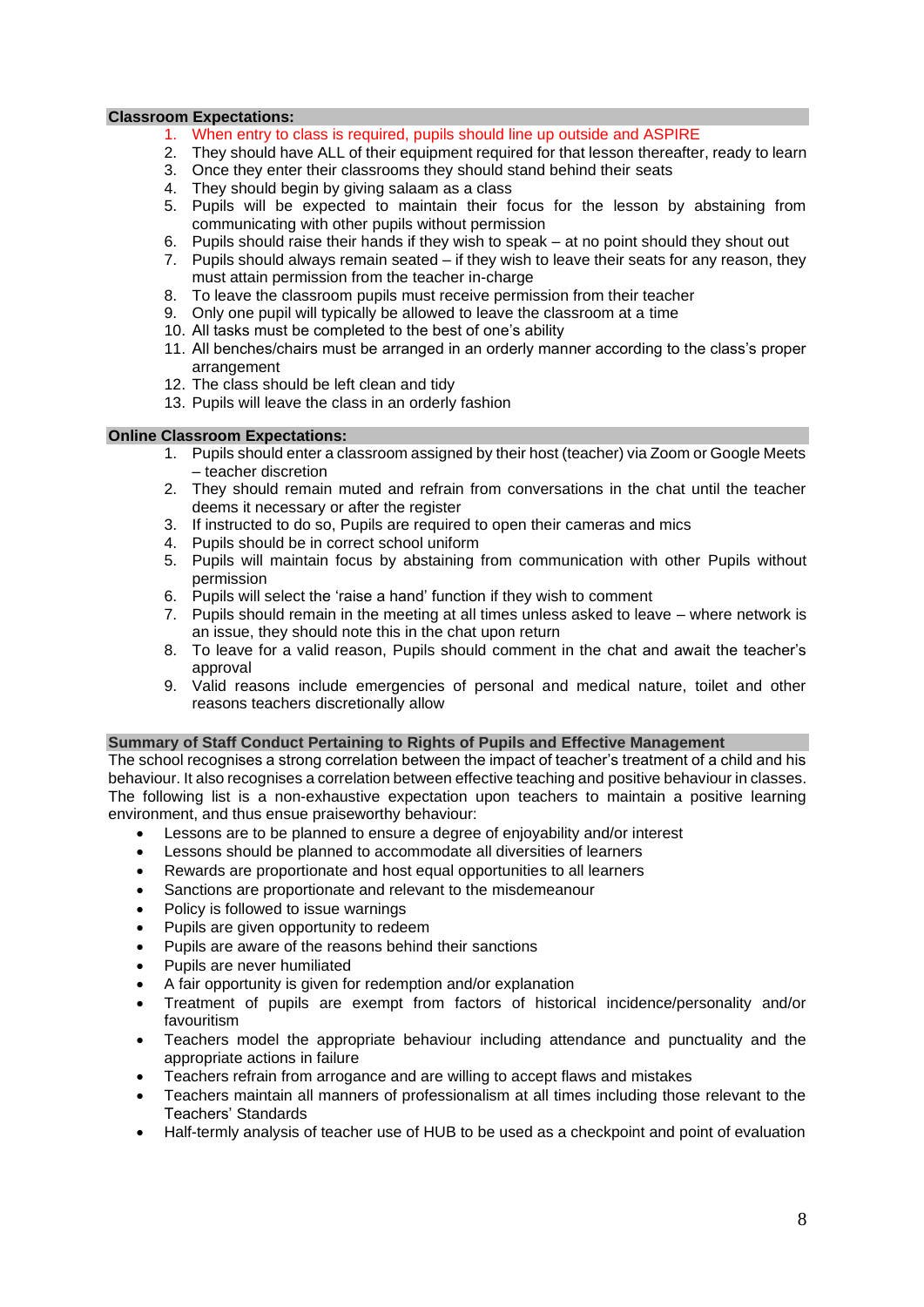#### <span id="page-8-0"></span>**Severity, Stages of Classification, Steps to Managing Behaviour and Exclusions**

Darul Uloom rules and expectations should be made clear to all the Pupils by reminding them every lesson. This can be done vocally, by pointing to a poster with the set of rules present or by asking a Pupil to remind everyone. Also, a reminder can take place when a rule is broken.

After all the Pupils clearly understand the rules, you need to follow a step-by-step system in controlling the class. Before following the steps, explain to the pupils that merits will be given for good behaviour, attitude and class work and a person breaking the rules will not be given a merit (discuss the values and perks of attaining merits).

*Step 1* – When a pupil breaks a rule, he should be asked, "what rule did you just break?" If the pupil is unsure then clearly clarify the broken rule or ask another pupil to clarify it.

*Step 2* – After the pupil clearly understands his mistake, write his name on the board. Explain this is his first warning/consequence.

*Step 3* – If the pupil persists by breaking another rule, then remind him again that breaking a rule will result in another warning/consequence.

*Step 4* – If the pupil continues to break the rules, then write x2 (times two) next to his name. Explain to him that this is the second warning/consequence. At this point the pupil should be moved away to the front/back of the class away from others.

*Step 5* – If after moving the pupil further rules are broken, write x3 (times three) next to his name and write a statement of behaviour into the HUB behaviour referral system. The teacher has the option to also sanction a detention at this stage.

Where intervention is required, in cases where pupils' behaviour is becoming incessantly apparent, they may be subject to Tarbiyah sessions, which are arranged by Behaviour Officer and will usually take place during the third break on Monday and Friday.

At no point can a pupil be sent to the office for misbehaviour. All teachers must refrain from using any abusive language and intimidation. Teachers must show professionalism, a caring attitude and always remember they are models for the pupils. If there is an extremely serious matter where a pupil cannot remain in the class, then the Senior Leadership must be informed and permission must be obtained to send the pupil out. Teachers should always remain calm and controlled in any given situation. Follow the steps above to ensure consistent quality control.

In summary, the following outlines the overall process leading that may result in exclusion. Further details and strategies regarding exclusion are accessible through the school's Exclusion Policy:

- 1. *Warnings*: Can be dealt with in classes by practitioners but large amounts will escalate the 'stage of classification' (a system optimised through the HUB that quantifies the immensity of misbehaviour and identifies them according to five stages  $-1 =$  minor disruption,  $2 =$  caution,  $3$  = early intervention required,  $4$  = parental meeting advised,  $5$  = severe intervention / report / discussion of suitability for attendance at the school)
- 2. *HUB sanctions/referrals*: Behaviour referrals are to be reported via the HUBmis and should only be recorded if all measures of fairness have been applied. Behaviour referrals are those that observe defiance, disturbance, disruption and all broadness of harm. They are separate from RTL referrals, which quantify actions that demonstrate laziness in work and a weak attitude to learning.
- 3. *Behaviour Officer Interventions/mentorship/Wellbeing support:* The Behaviour Officer will observe referrals and direct contact of issues by teachers (and pupils or parents where relevant) to intervene with pupils and in more intense cases of misbehaviour create a behaviour strategy/plan. Where the behaviour is linked to mental pressures or issues related to wellbeing, pupils will be referred to the Wellbeing Officer.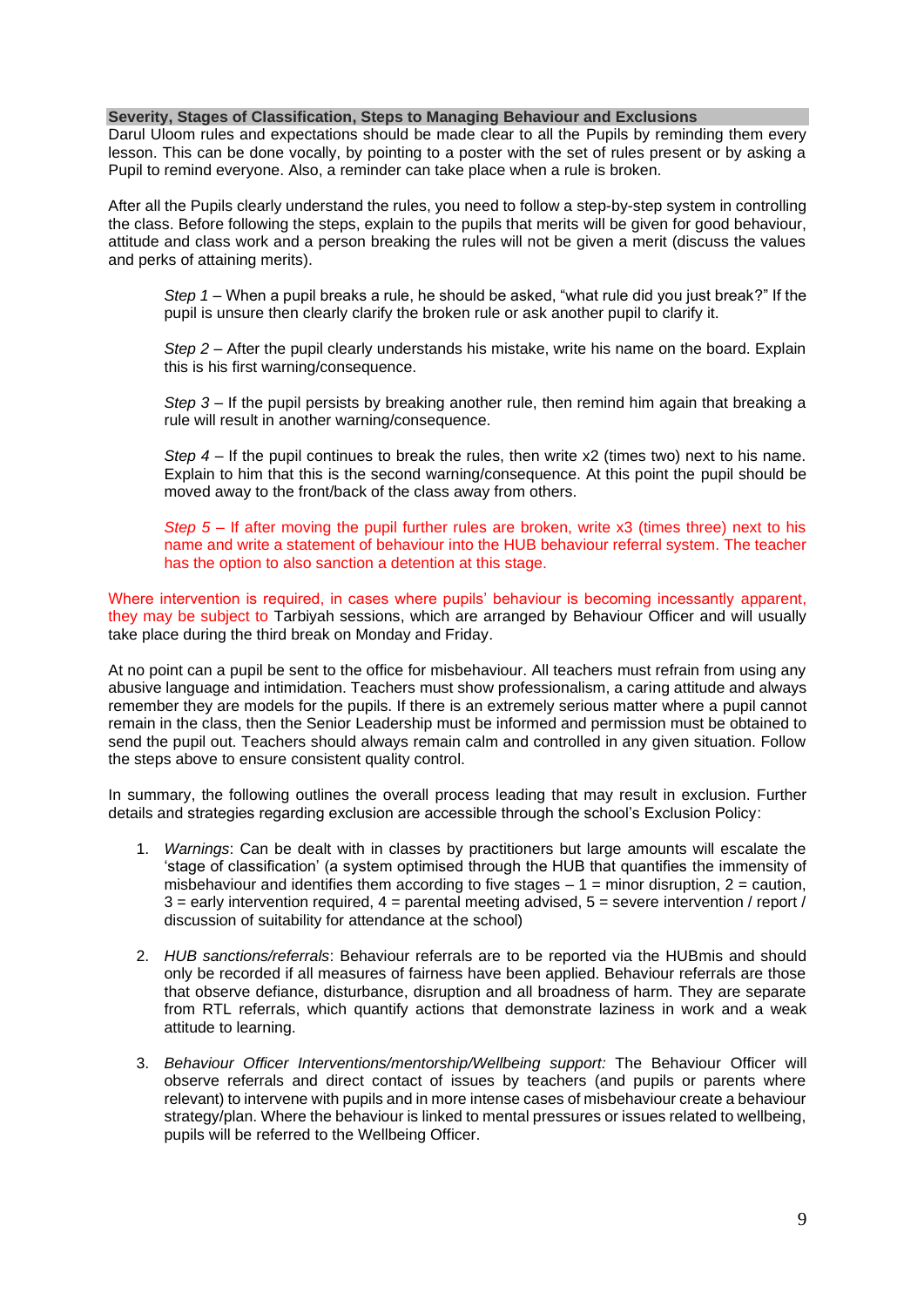- 4. *Tarbiyah / Detention:* Detentions will be conducted by the Behaviour Officer (or a delegate). The Behaviour Officer or SLT may challenge the detention if it is deemed unfair or non-adherent to the *stages of classification*. Tarbiyah sessions will usually take place during break times during two of the five school days, with the Behaviour Officer or a member of staff sanctioned by him to offer a mentored approach to rehabilitation and redemption
- *5. Parental Contact:* Parents can follow their child's rewards and sanctions through the HUBmis. Where behaviour or failure is deplorable or needs immediate call to attention, parents will be informed of it through the school's administration
- *6. Green Report:* Where poor behaviour is unacceptable or in the event that a child was temporarily excluded, the rehabilitation process will justify a 'Green Behaviour Report Card report for a minimum 10 school days, during which pupils will be monitored closely in all periods of their timetable. The report must be signed by parents on a daily basis. Failure or loss of report may warrant a renewal of the process. Further failure will warrant parental contact and possibility of escalation to a red report. If 'higher level incidences' occur during this time, it may lead to an exclusion – the duration or permanence relying on the severity of the incident
- *7. Red Report:* Where behaviour is continuously unacceptable or in the event that a child was temporarily excluded for a second time, the rehabilitation process will justify a 'Red Behaviour Report Card' for a minimum 10 school days. It is regarded as a final warning and further failure will usually trigger the exclusion process. If 'higher level incidences' occur during this time, it will most usually lead to a permanent exclusion.
- *8. Exclusion:* Further details available via Exclusions Policy. The aforementioned principals and the behaviour policy as a whole imply the parameters that pupils are to be adherent to, the failure of which will lead to process of exclusion.

# <span id="page-9-0"></span>**Health, Wellbeing and Emotional Intelligence**

As part of the pedagogical and CPD requirement, staff are regularly advised and trained to be observant emotionally. Linked to KCSIE September 2021, this requirement necessitates a child-centred approach to managing behaviour. Thus, behaviour concerns are to be assessed and/or sanctioned according to individual needs and actions. Staff are obliged to assess based on circumstances and the following non-exhaustive list details what teachers should train and condition to be aware of. The list correlates with DfE's Teachers' Standards read in parallel with the KCSIE September 2021 and Safeguarding expectations upon staff.

- Notice physical blemishes or changes e.g. black eyes, bruises and even dramatic changes to celebrated appearances including styles and lengths of hair
- Notice emotional withdrawal
- Be weary of resentful attitude or hateful conversations more so when it is uncharacteristic
- Awareness of signs of grief
- Unprecedented volatility or aggression
- Fear of peers
- Stuttering or struggling voices
- Awareness of medical conditions and/or special needs requirements
- Change in work ethic or habits
- Change in language use

#### <span id="page-9-1"></span>**Zero-tolerance / Anti-Bullying**

The school fixates upon its Islamic ethos and therefore is more forceful in its approach to reject harm to all stakeholders on an emotional, physical, mental or cyber level. Detailed in the Anti-Bullying Policy, the school treats all acts of unregretful unhumanitarian behaviours, especially those that are intolerant according to the Protected Characteristics in the Equality Act 2010 as warranting dismissal from the school.